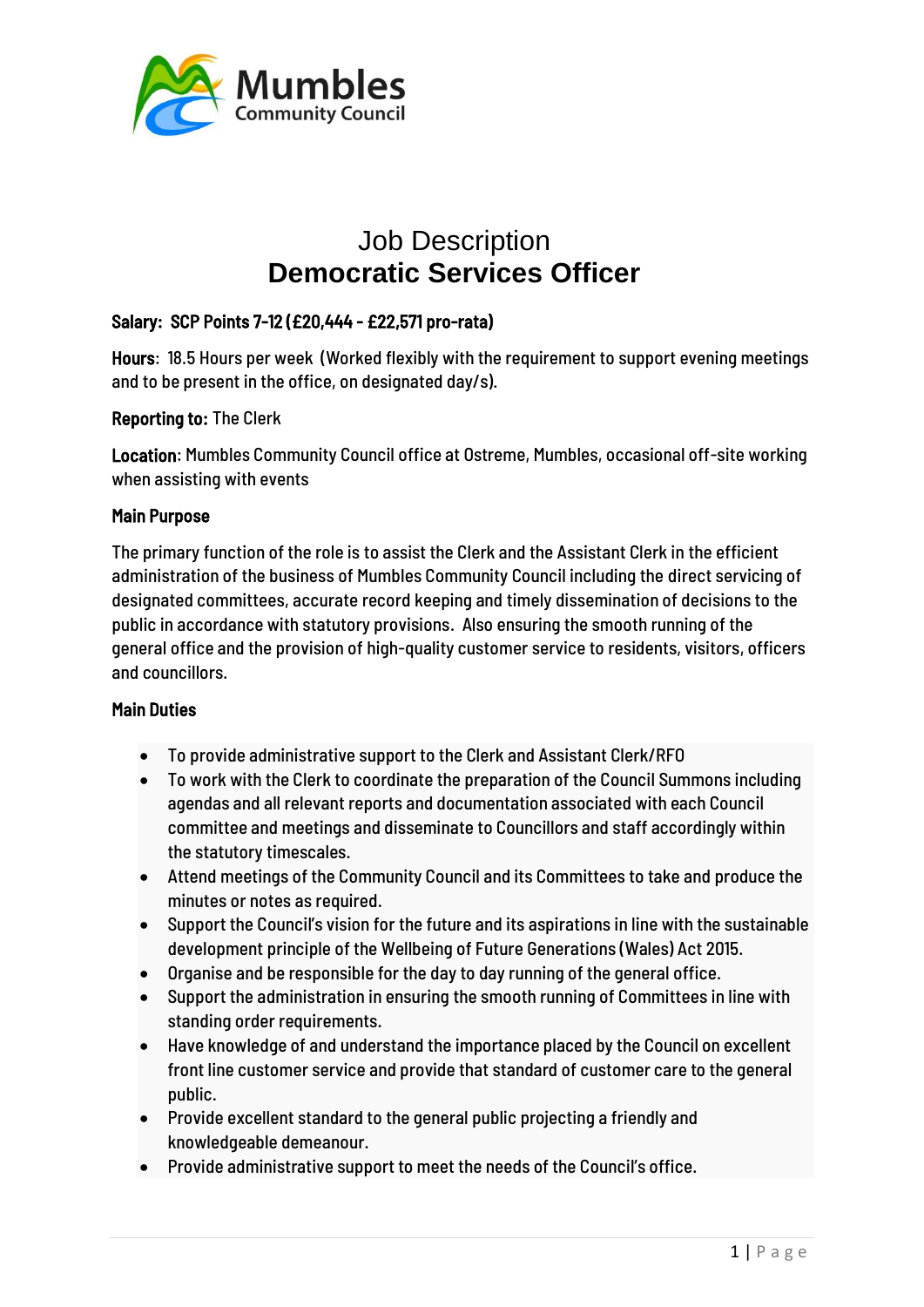- To organise the uploading or displaying of committee agendas and papers to the Council's website and notice boards.
- To occasionally provide assistance to the Marketing, Editorial and Events Planner for various events and competitions.
- To assist the Clerk in providing information required for the production of the Annual Report of the Council.
- Develop the annual timetable of committee meetings.
- Assist at Council functions and events which occur outside of normal office hours.
- To contribute to the updating and maintenance of democratic related areas on the Council website.
- Work with colleagues in a team setting to develop new initiatives and/or services.
- Carry out further duties appropriate to the post in furtherance of the Council's purpose, aims, objectives, policies and priorities.
- To operate within the framework of policies, procedures and guidelines as laid down and agreed by MCC to ensure the inclusive and accessible delivery of services to the members the community.
- To model high personal and professional standards in accordance with the MCC Code of Conduct.

# Person Specification **Democratic Services Officer**